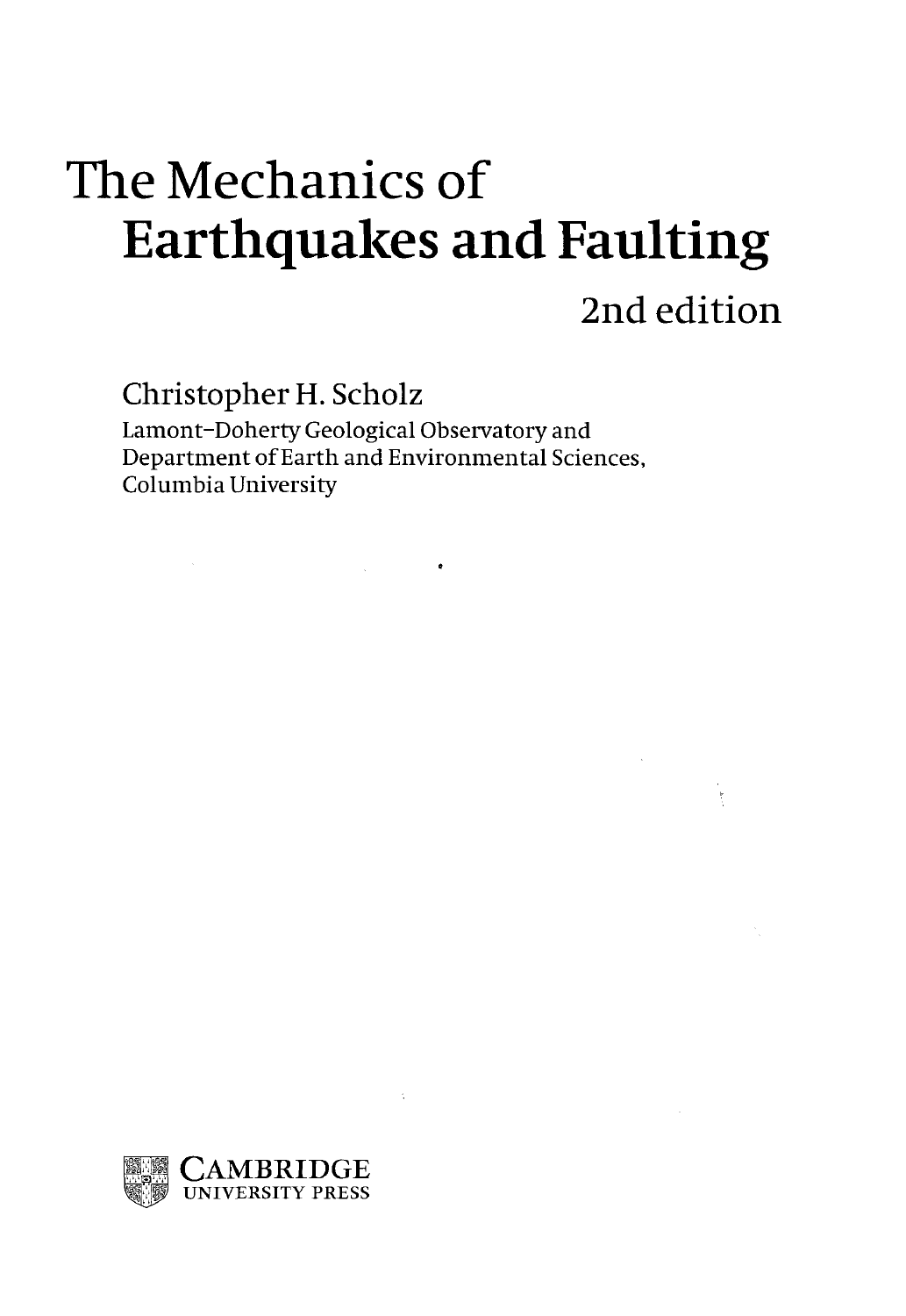# **Contents**

*Preface to the first edition* xi *Preface to the second edition* xv *Acknowledgments* xvii List *of symbols* xx

#### **1 Brittle fracture of rock**

## **1.1** Theoretical concepts 1 1.1.1 Historical 1 1.1.2 Griffith theory 4 1.1.3 Fracture mechanics 9 1.1.4 Crack models 13 1.1.5 Macroscopic fracture criteria 17 1.2 Experimental studies of rock strength 21 1.2.1 Macroscopic strength 22 1.2.2 Fracture energies 28 1.2.3 Discussion of fracture criteria in the light of experimental results 31 1.2.4 Effect of scale on strength 35 1.3 Pore fluid effects on fracture 37 1.3.1 Laws of effective stress 37 1.3.2 Environmental effects on strength 39 1.4 The brittle-plastic transition 43 1.4.1 General principles 44 1.4.2 The transition induced by pressure 46 1.4.3 The transition induced by temperature 48 1.4.4 Extrapolation to geological conditions 50 2.1 Theoretical concepts 53 2.1.1 Historical 53

#### **2 Rock friction**

- 2.1.2 The adhesion theory of friction 55
- 2.1.3 Elastic contact theory of friction 57
- 2.1.4 Other frictional interactions 63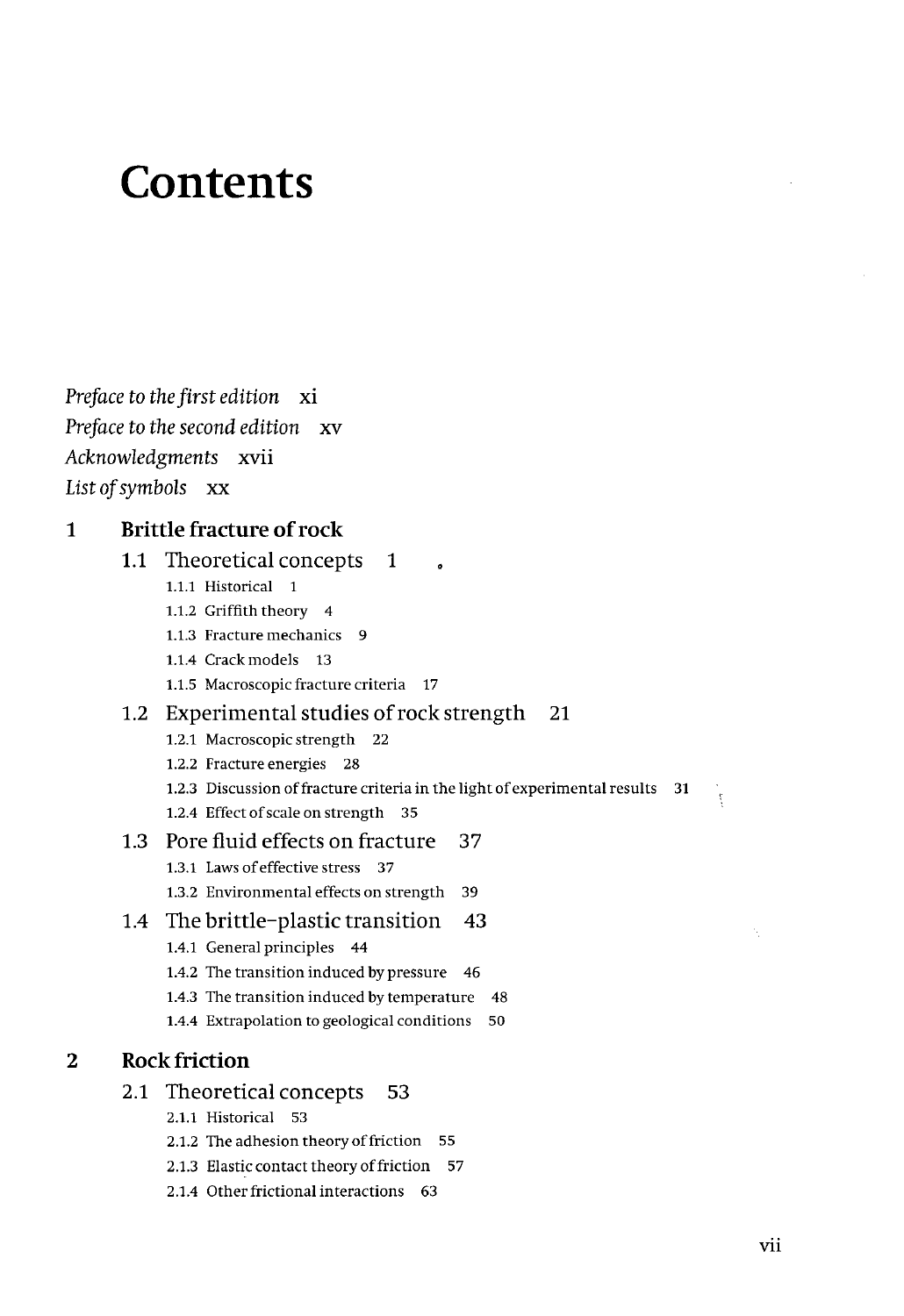$\sim 10^{-1}$ 

 $\sim 10^{11}$  km s  $^{-1}$ 

|   |                                 | 2.2 Experimental observations of friction 66                                             |  |
|---|---------------------------------|------------------------------------------------------------------------------------------|--|
|   |                                 | 2.2.1 General observations<br>- 67                                                       |  |
|   |                                 | 2.2.2 Effects of other variables on friction<br>68<br>2.2.3 Wear 77                      |  |
|   |                                 |                                                                                          |  |
|   |                                 | 2.3 Stick slip and stable sliding<br>81<br>2.3.1 Introduction 81                         |  |
|   |                                 | 2.3.2 Rate effects on friction: the rate and state variable friction laws<br>83          |  |
|   |                                 | 2.3.3 Frictional stability regimes<br>87                                                 |  |
|   |                                 | 2.3.4 Dynamics of stick slip 94                                                          |  |
|   | 2.4                             | Friction under geological conditions<br>97                                               |  |
| з | <b>Mechanics of faulting</b>    |                                                                                          |  |
|   |                                 | 3.1 Mechanical framework<br>101                                                          |  |
|   |                                 | 3.1.1 Anderson's theory of faulting 101                                                  |  |
|   |                                 | 3.1.2 Hubbert-Rubey theory of overthrust faulting<br>104                                 |  |
|   |                                 | 3.1.3 Stress in the crust, fault reactivation, and friction 107                          |  |
|   | 3.2                             | The formation and growth of faults<br>110                                                |  |
|   |                                 | 3.2.1 The problem of fault formation 110                                                 |  |
|   |                                 | 3.2.2 Growth and development of faults 115                                               |  |
|   |                                 | 3.2.3 Fault interactions and fault populations<br>126                                    |  |
|   |                                 | 3.3 Fault rocks and structures<br>135                                                    |  |
|   |                                 | 3.3.1 Fault rocks and deformation mechanisms<br>136<br>3.3.2 Fabrics and surfaces 141    |  |
|   |                                 |                                                                                          |  |
|   |                                 | 3.4 Strength and rheology of faults<br>145<br>3.4.1 A synoptic shear zone model<br>- 146 |  |
|   |                                 | 3.4.2 Deep ductile shear zones: the downward continuation of faults<br>154               |  |
|   |                                 | 3.4.3 Thermomechanical effects of faulting<br>- 155                                      |  |
|   |                                 | 3.4.4 The debate on the strength of crustal fault zones<br>158                           |  |
|   |                                 | 3.5 Fault morphology and mechanical effects of heterogeneity<br>168                      |  |
|   |                                 | 3.5.1 Fault topography and morphology<br>168                                             |  |
|   |                                 | 3.5.2 Mechanical effects of fault irregularities<br>173                                  |  |
| 4 | <b>Mechanics of earthquakes</b> |                                                                                          |  |
|   |                                 | 4.1 Historical development<br>179                                                        |  |
|   |                                 | 4.2 Theoretical background<br>182                                                        |  |
|   |                                 | 4.2.1 The dynamic energy balance 182                                                     |  |
|   |                                 | 4.2.2 Dynamic shear crack propagation<br>185                                             |  |
|   |                                 | 4.2.3 Simple applications to earthquake rupture<br>195                                   |  |
|   | 4.3                             | Earthquake phenomenology<br>198                                                          |  |
|   |                                 | 4.3.1 Quantification of earthquakes<br>198                                               |  |
|   |                                 | 4.3.2 Earthquake scaling relations<br>202                                                |  |
|   | 4.4                             | Observations of earthquakes<br>211<br>4.4.1 Case studies 211                             |  |
|   |                                 | 4.4.2 Earthquake sequences<br>224                                                        |  |
|   |                                 | 4.4.3 Compound earthquakes: Clustering and migration<br>229                              |  |
|   |                                 |                                                                                          |  |
|   |                                 |                                                                                          |  |
|   |                                 |                                                                                          |  |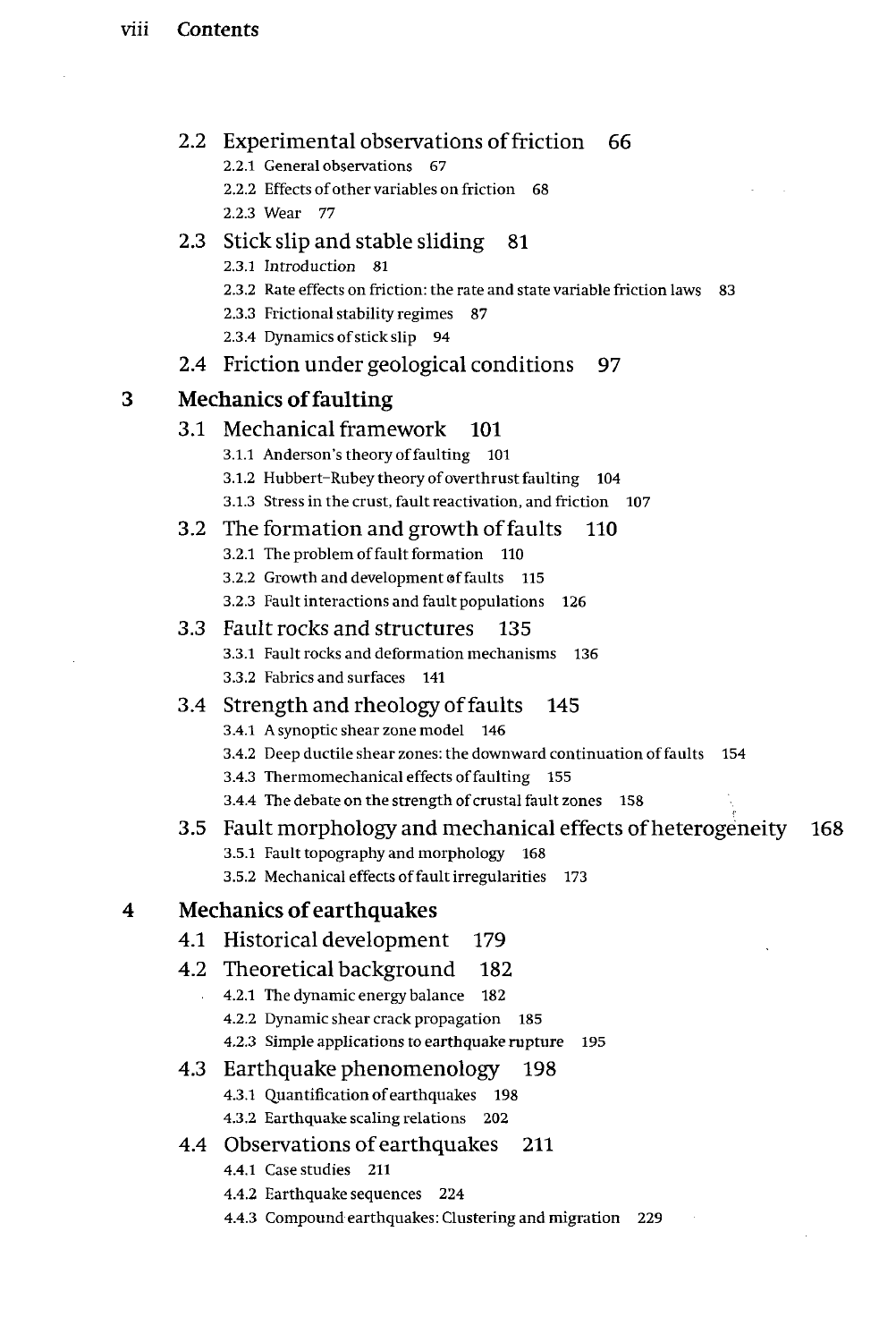$\frac{1}{3}$ 

 $\mathcal{A}_{\mu}$ 

| 4.5 | Mechanics of earthquake interactions<br>234                                                    |  |  |
|-----|------------------------------------------------------------------------------------------------|--|--|
|     | 4.5.1 Coulomb stress loading 234                                                               |  |  |
|     | 4.5.2 Mechanisms for the time delay<br>237                                                     |  |  |
|     | The seismic cycle                                                                              |  |  |
|     | 5.1 Historical 244                                                                             |  |  |
|     | 5.2 The crustal deformation cycle<br>247                                                       |  |  |
|     | 5.2.1 Geodetic observations of strain accumulation<br>248                                      |  |  |
|     | 5.2.2 Models of strain accumulation<br>254                                                     |  |  |
|     | 5.2.3 Postseismic phenomena<br>259                                                             |  |  |
|     | 5.3 The earthquake cycle<br>265                                                                |  |  |
|     | 5.3.1 Earthquake recurrence<br>265                                                             |  |  |
|     | 5.3.2 Geological observations of recurrence times<br>273                                       |  |  |
|     | 5.3.3 Recurrence estimation with insufficient data<br>283                                      |  |  |
|     | 5.3.4 Seismicity changes during the loading cycle<br>287                                       |  |  |
|     | 5.3.5 The question of earthquake periodicity<br>291                                            |  |  |
| 5.4 | Earthquake recurrence models<br>294                                                            |  |  |
|     | Seismotectonics                                                                                |  |  |
|     | 6.1 Introduction<br>300                                                                        |  |  |
|     | 6.2 Seismotectonic analysis<br>303                                                             |  |  |
|     | 6.2.1 Qualitative analysis<br>303                                                              |  |  |
|     | 6.2.2 Quantitative analysis<br>306                                                             |  |  |
|     | 6.3 Comparative seismotectonics<br>309                                                         |  |  |
|     | 6.3.1 Subduction zone seismicity<br>309                                                        |  |  |
|     | 6.3.2 Oceanic earthquakes<br>318                                                               |  |  |
|     | 6.3.3 Continental extensional regimes 323                                                      |  |  |
|     | 6.3.4 Intraplate earthquakes 326                                                               |  |  |
|     | 6.3.5 Mechanism of deep earthquakes<br>- 329<br>6.3.6 Slow and tsunamigenic earthquakes<br>331 |  |  |
|     | 333                                                                                            |  |  |
|     | 6.4 The relative role of seismic and aseismic faulting<br>6.4.1 Aseismic slip<br>334           |  |  |
|     | 6.4.2 Seismic coupling of subduction zones<br>337                                              |  |  |
| 6.5 | Induced seismicity 341                                                                         |  |  |
|     | 6.5.1 Some examples 342                                                                        |  |  |
|     | 6.5.2 Mechanisms of reservoir-induced seismicity<br>344                                        |  |  |
|     | 6.5.3 Mining-induced seismicity<br>348                                                         |  |  |
|     | 6.5.4 Induced seismicity as a stress gauge 350                                                 |  |  |
|     | Earthquake prediction and hazard analysis                                                      |  |  |
| 7.1 | Introduction<br>351                                                                            |  |  |
|     | 7.1.1 Historical 351                                                                           |  |  |
|     | 7.1.2 Types of earthquake prediction<br>352                                                    |  |  |
|     | 7.1.3 Is earthquake prediction possible?<br>356                                                |  |  |

 $\overline{\mathbf{5}}$ 

 $\overline{6}$ 

 $\overline{7}$